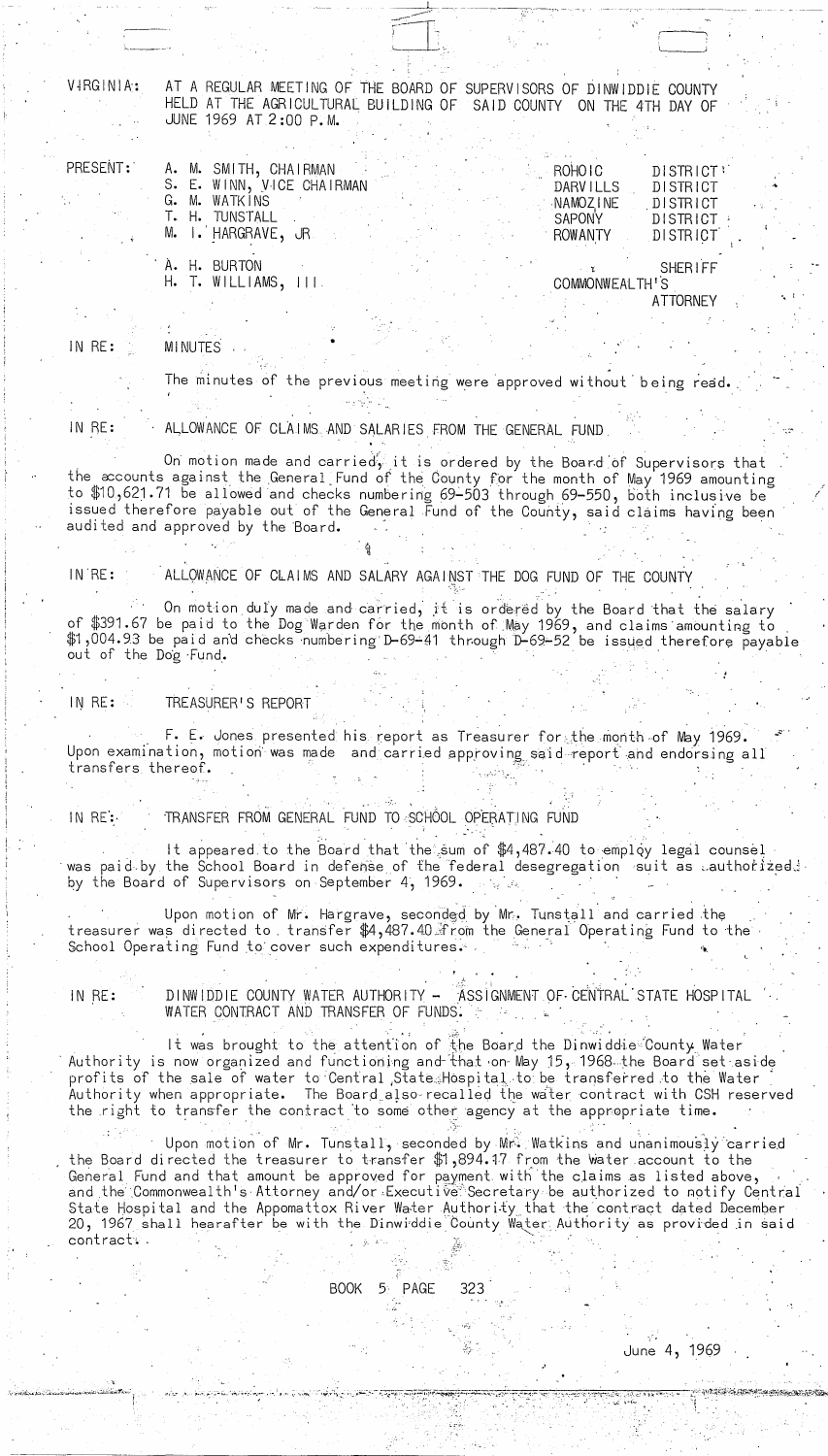## IN RE: A S C S OFFICE LEASE

office space. month for the past 6 or 7 years and this rental fee should possibly be increased. There was a discussion cocerning the lease with the ASCS Office for It appeared to the Board the rental fee had remained at \$84.00 per

of \$125.00 beginning July 1 and upon their concu'rrance the Chairman was authorized' to execute the one year lease, all other provisions remaining the same. Mr. Tunsta11 seconded. The Motion carried. Mr. Hargrave moved the ASCS be requested to pay a monthly.rental fee

### IN RE: DOG WARDEN REPORT

Mr. A. W. Chappell, Dog Warden, reported that during the month of May 1969, 443 dogs were picked up by him and his assistant. One hundred eighty-five warrants were issued for violations of dog laws and he reported one damage claim. The  $\Box$ Board cited Mr. Chappell and his assistant for a job well done and authorized a bonus in the amount of \$100.00 be paid Mr. Chappell.

IN RE: REDISTRICTING - BETTER GOVERNMENT FOR DINWIDDIE COUNTY ASSOCIATION

. As stated at the May 21, 1969 meeting concerning the request by the Better Government for Dinwiddie County Association that the Board initiate redistricting proceedings, the Board issued the following statement.

### Gentlemen:

The Dinwiddie County Board of Supervisors has carefully considered your request that the Board take the initiative relative to redistricting Dinwiddie County and in particular Rohoic District in order to remedy and cure a population imbalance in said district and in the County as a whole. It is the unanimous opinion of the Board that there is in fact a population imbalance in Rohoic District which population imbalance should be cured by redistricting as soon as is practical. However, the Board also is of the unanimous opinion that it is not practical to redistrict the County prior to a determination of the pending annexation suit on behalf of the City of Petersburg and prior to the impending 1970 census. Therefore, with these considerations in mind I hereby advise that it is the conclusion of this Board not to institute any redistricting action at this time. Perhaps, it would be proper at this time to state that the Board accepts and approves of the principles advocated by your group but feels that due to the contingencies hereinbefore expressed that the timing for taking such action is premature and should be delayed until such time as same shall have been resolved.

 $-$ 

-~":' On "jJ ,.,.. ~ *.!f,..... ... " ...* ~' *.. 'O .. "..* ~':"""-~~'-.-~" •• '~· .... ·T<"'-'.\_ ~ • .,.~ -~,-

--, ~ ' .... ~---==--j

.I

Thereafter, James F. Andrews, Attorney, stated the 1970 census will not be available until late 19,71 or earLy 1972 and is broken down in groups or areas of ap proximately 1500 people, therefore the census may not eliminate the need for additional population surveys..

There was no further action by the Board.

:"'----=1 L

## IN RE: COMPREHENSIVE TRANSPORTATION PLANNING STUDY

. There was read a letter from Mr. Charles H. Barnes, Jr., Petersburg Traffic and Planning Enginneer, stating that the Highway Department is near completion of 7 area transportation studies ranging in population from 56,000 to 765,000. It was also stated that Petersburg, Hopewell and Colonial Heights have separate comprehensive \_<br>traffic studies and should probably be combined into a regional area comprehensive study, consisting of the cities and portions of Prince George, Dinwiddie and Chesterfield Countie which represent a combined population of 90,000. Mr. Barnes volunteered to contact .<br>the Highway Department concerning this if the localities involved were agreeable.

Mr. Hargrave therefore moved that Dinwiddie County submit a letter to Mr. Barnes in which the County concurs with the proposal and supports his effort. Mr. Winn seconded. Motion carried.

~~" .. ~""'-':"'. ~ 0: J ...... \_\_ .....,.~\_~~;:--.~.':.~, .. : .. րագայության առաջացության համար համար համար համար համար համար համար համար համար համար համար համար համար համար հ<br>Այս երկարությունների համար համար համար համար համար համար համար համար համար համար համար համար համար համար համ

.<br>.<br>.

,.;

j. i. i

i

!.<br>'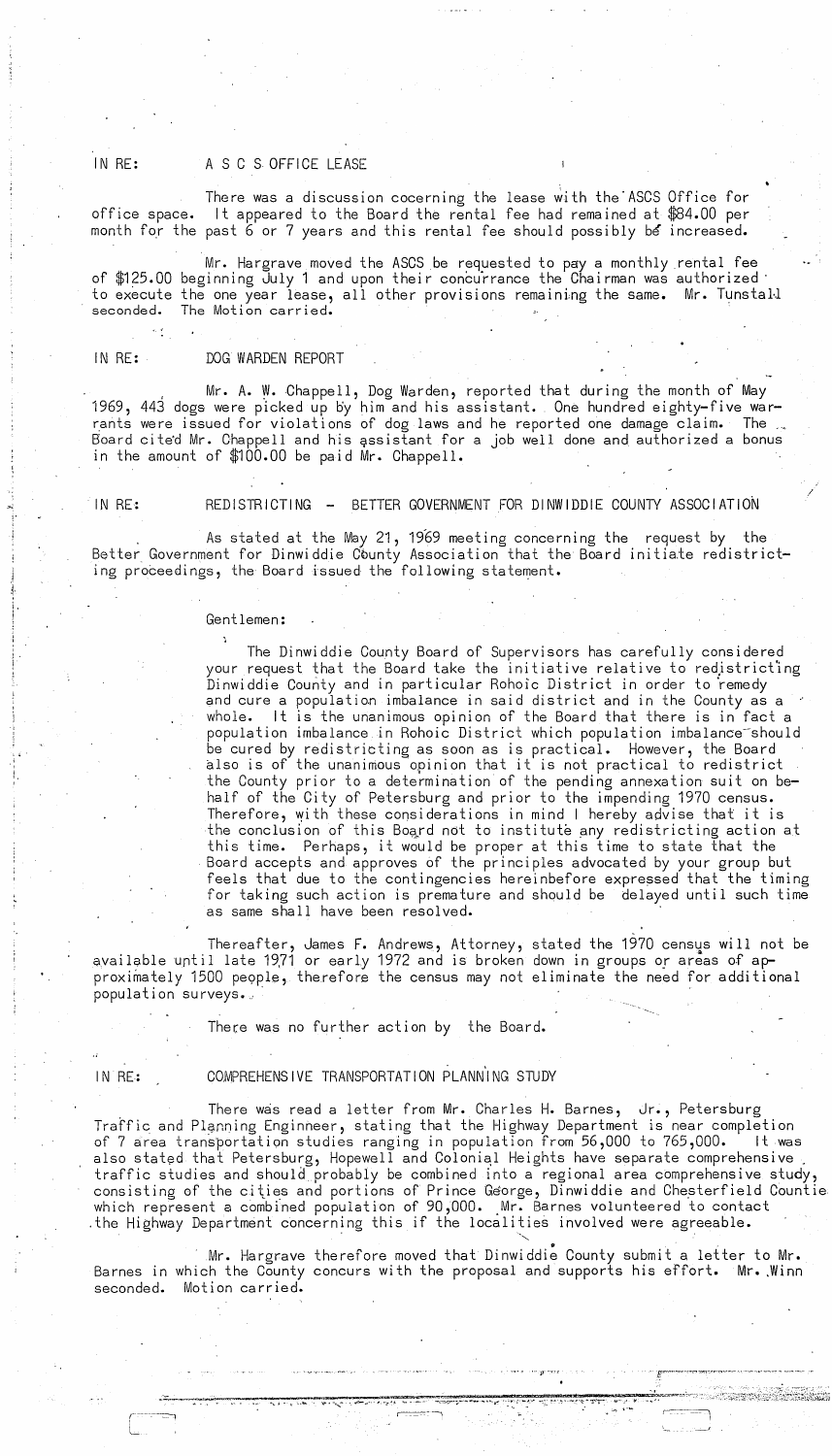## IN RE: ROADVIEWERS ROPORT

The following Roadviewers report was received.

 $\Box$ 

The Board of Viewers of Dinwiddie County met at 10:00 A. M. on May *6i 1969,*  at the Dinwiddie Courthouse and viewed the following roads with recommendations as shown below:

 $\mathcal{P}_{\mathcal{G}_1,\mathcal{G}_2}$ 

### Maude Wyche/Massey Road

,The Board of Viewers viewed a road on a petition request signed by Maude Wycbe and others. This road beginning at a point on Route 1, 0.35 mile south of Route 634, running in a northwesterly direction, 0.20 mile to Dead End. This road serves four (4) houses and is approximately ten (10) feet in width. The Board of Viewers recommends that this road be added to the State Secondary System provided that it is not involved as a subdivision. The Board of Viewers recommends this road with the provision that the property owners furnish to the County a fifty (50) foot Right-of-Way with proper survey and plat recorded. Estimated maintainable cost \$300; construction costs \$2,000.00.

### J. C. Williams Road

The Board of Viewers viewed a road on a petition request signed by J. C. Williams and others. This road beginning at a point on the Route 85 Service Road, approximately 1.00 mile south of Route 1, and running in an easterly direction, approximately 1 $\frac{1}{2}$  miles to Duncan Road, Route 670. This road serves only three (3) houses, and it is a request of the Board of : Viewers that until such time as the property owners can adequately determine the approximate location, they are requesting that this proposed road be deferred without prejudice; and, furthermore, that the property owners be requested to contact the Highway Department and the Executive Secretary concerning this location.' At such time as this is done, it was agreed that the Board'of Viewers would consider reviewing this road again to determine the area which might qualify as an addition to the Secondary System.

# $\frac{3}{2}$  cl

Secondary

The Board of Viewers viewed a road on the request of a petition signed by J. G. Zehmer and  ${\tt\emph{p} }$ thers. This road beginning at a point on Route 1014, 0.27 mile from the intersection of  $\parallel$ 014 and Route 1001, running in a northerly direction, thence in a westerly direction, <sup>~</sup>pproximately 0.12 mile to Dead End. The Board of Viewers recommends that this road be added to the State Secondary System provided that the last two (2) houses on this route<br>are individually owned and occupied other than the original subdivider. WHEREAS, the<br>added to the Board of Viewers recommends that whe  $\clubsuit$ Doard of Viewers recommends that when the subdivider has furnished to the Board of Super-: w shisors proof that these two (2) houses are individually owned, it recommends this addition<br>with the provision that the property owners furnish a fifty (50) foot Right-of-Way with<br>proper survey and plat recorded. Estim  $\,$  with the provision that the  $\,$  property owners furnish a fifty (50) foot Right—of—Way with  $\,$  proper survey and plat recorded. Estimated construction costs is approximately  $\$800.00$ 

u,

o : Fisher Road<br>
o : The Board of<br>
o : The Board of<br>
others. Thi ಲ<br>© The Board of Viewers viewed a road on a petition request signed by John E. Street and others. This road beginning at a point on Route 651, approximately 1.00 mile north of  $\frac{5}{2}$ <br>Route 40, running in a westerly direction, approximately 1.00 mile to Route 650. The Route 40, running in a westerly direction, approximately 1.00 mile to Route 650. Board of Viewers having reviewed this request very closely recommends the following:

That for the present time that this road be built in two (2) sections with the first section starting on Route 651, approximately 1.00 mile north of Route 40, running in a westerly direction to connect the properties of John E. Street, Henry Jackson, and **L.** M. Harrison with an approximate length of 0.15 mile. This road will serve five (5) houses. WHEREAS, the Board of Viewers further recommends that the second section of this road beginning at a point on Route 650, approximately 0.90 mile west of Route 651, running in a southerly direction, approximately 0.50 mile to Dead End. This road will serve three (3) houses, and it is the recommendation of this Board that when the need and funds are  $\sim$  available this road could be connected up. It is the recommendation of the Board of Viewers that this road be so located that a connection would be feasible for the two (2) Dead End Sections, WHEREAS, the Board of Viewers recommends these  $\Delta w\tilde{\psi}\mathcal{L}(2)$  sections of road to the State Secondary System with the provision that the property owners furnish a fifty (50) foot Right-of-Way wi th proper survey and plat recorded. Estimated construction cost \$5,000.00.

/s/ C. Y. Avery M. E. Bass J. P. Westfall W. A. Procise

 $\frac{1}{2}$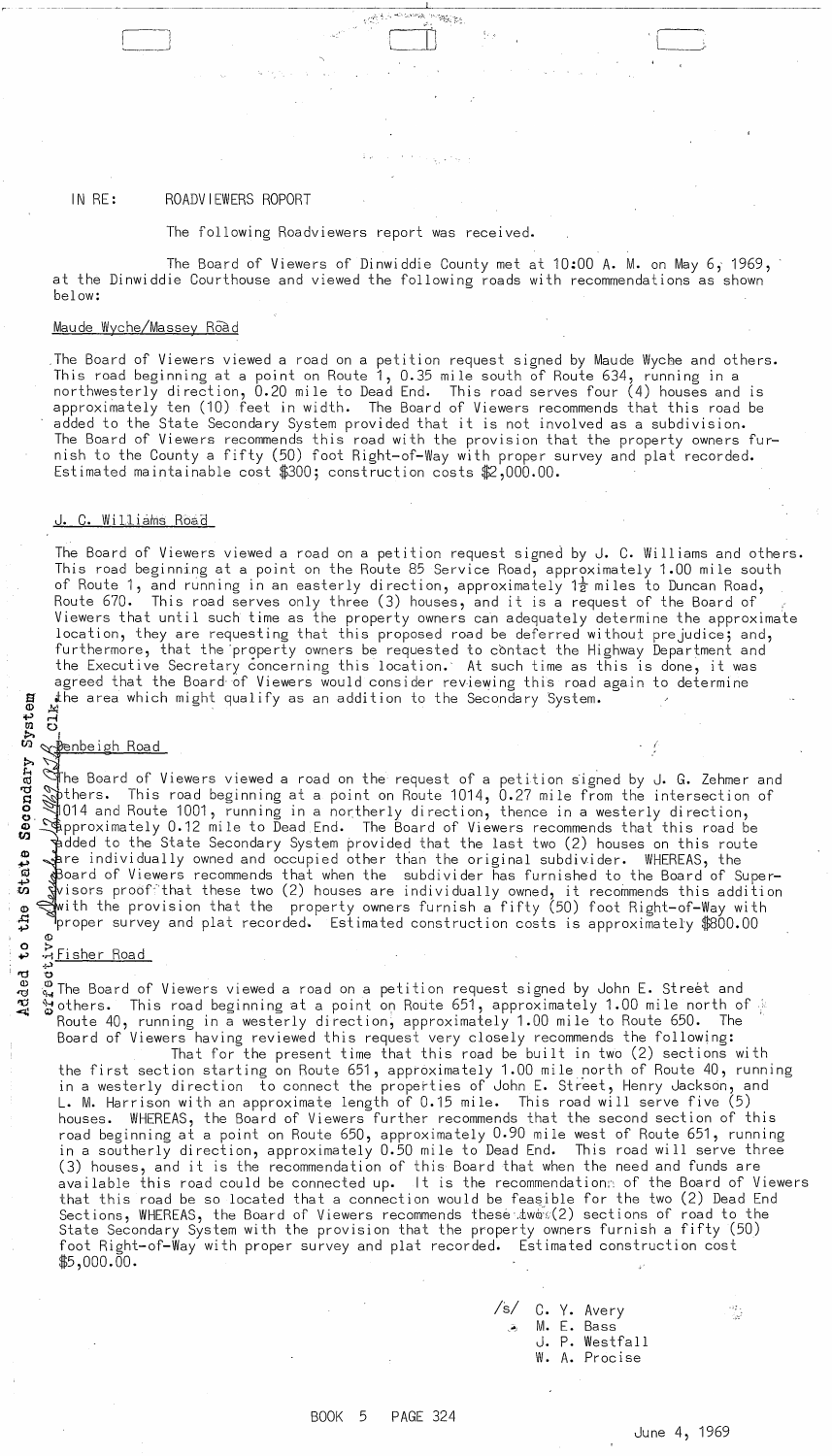At appeared to the Board the first road which was viewed requires an interpretation by the Board if a subdivision is involved.

After discussion Mr. Hargrave moved, Mr. Winn seconded and it was resolved this did not involve a subdivision. Thereafter Mr. Winn moved, Mr. Hargrave seconded and it was uaanimously carried the recommendation of the Road Viewers be accepted. The secretary was informed to notify the above parties involved.

IN RE: PLAT - MARGARET GILLIAM - APPROVAL PENDING

There was presented a plat of Margaret Gilliam with an acre cut off and a frontage consisting of 95 feet on which a dwelling was under construction by permit issued May 22, 1969.

After discussion, approval of the plat was withheld pending further information.

':31

IN RE: NATIONAL SHERIFF'S ASSOCIATION

Upon motion of Mr. Winn, seconded by Mr. Hargrave and carried the Board appropriated \$200.00 to reimburse the sheriff for expenses incurred when attending the National Sheriff's Association-,l meeting at Miami June 15th-18th.

### IN RE: AUTOMOBILE - PURCHASE AUTHORIZED

Upon motion of Mr. Hargrave seconded by Mr. Watkins and carried the Executive Secretary was authorized to purchase through the State a vehicle and radio to be used by the additional personnel in the Sheriff's Department approved by this Board May 7, 1969.

IN RE: YMCA - REQUEST FOR FUNDS - TABLED

There was read a letter from the Southside Virginia YMCA requesting Dinwiddie County contribute \$2,500.00 toward construction of a new facility in the City of Petersburg.

After a short discussion the request was tabled for consideration at a later

date.

### IN RE: DETENTION HOME - PROPOSAL BY THE CITY OF PETERSBURG

The Board was given information relative to the construction of a Regional Detention Home by the City of Petersburg which shall be constructed and operated by the City provided each participating municipality contribute \$5,000.00 toward architectural fees and land cost and enter into a 10 year contract to house juveniles on.a per diem basis. The Board was informed the Commonwealth will appropriate \$50,000.00 toward construction, furnish all equipment, all operational cost and 2/3 of the staffing cost. The localities must furnish 1/3 of the staffing cost and all maintenance of facility.

The Board discussed housing juveniles in the new jail and tabled this proposal for consideration at a later date.

IN RE: **I. M. BUTTERWORTH, MEMBER WATER AUTHORITY** - RESIGNS

.  $\rightarrow$ 

There was read a letter from Mr. I. **M.** Butterworth submitting his resignation as a member of the Dinwiddie County Water Authority. The Board accepted Mr. Butterworth's resignation with regret.

### IN RE<sup>2</sup> JOHN H. CLEMENTS - APPOINTED DIRECTOR OF WATER AUTHORITY

It appearing to the Board that a vacancy existed on the Dinwiddie County Water Authority and that Chapter 28 of the Code of Virginia provides for filling of vacancies by appointment of the Board of Supervisors for such unexpired term.

Upon motion of Mr. Hargrave, seconded by Mr. Tunstall and carried Mr. John **H.** Clements was appointed to serve as a director of the Dinwiddie County Water Authority for a term expiring December 16, 1970 •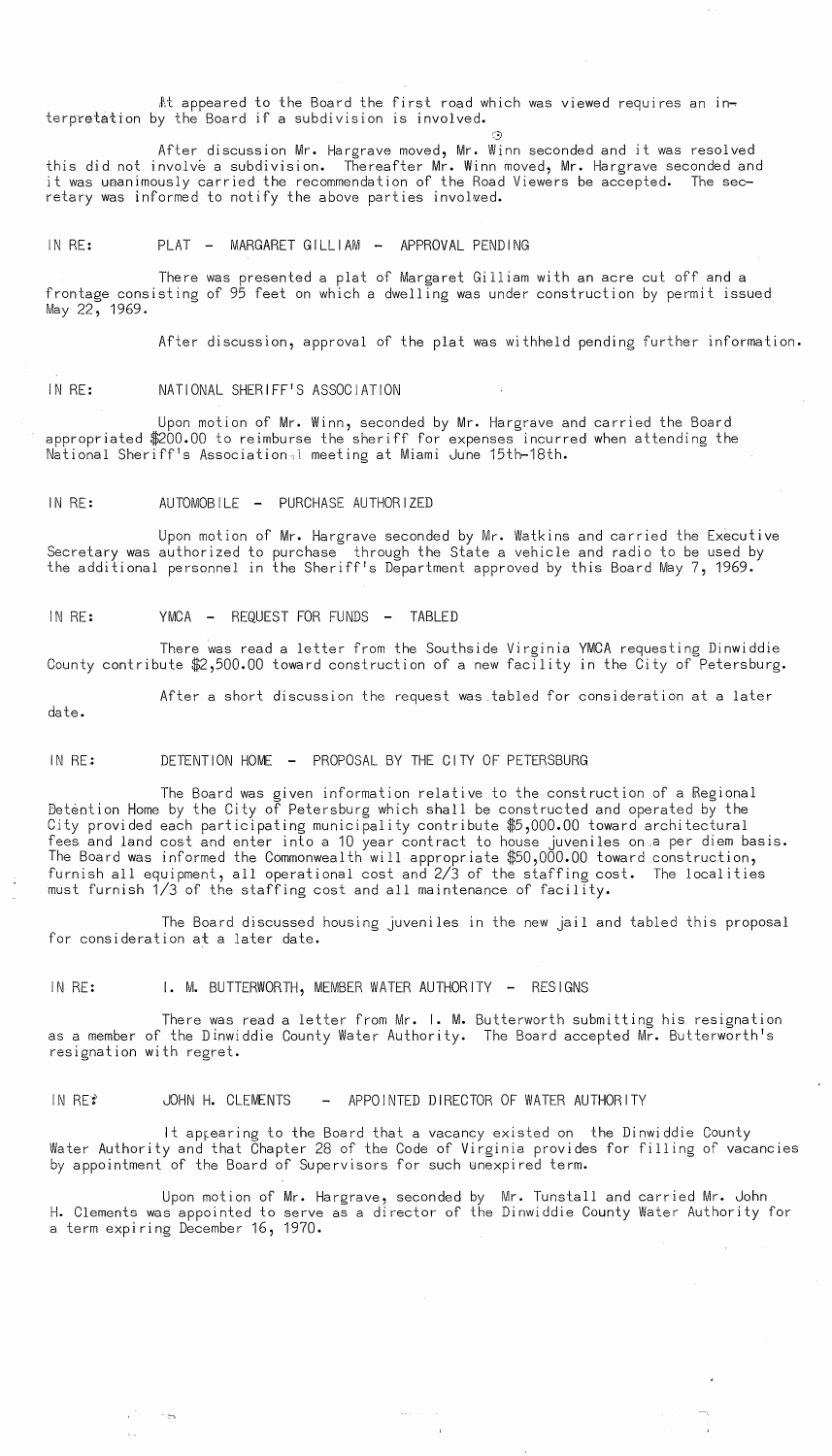IN RE: RESOLUTION - FEDERAL TAX REVISION

was adopted:

Upon motion of Mr. Winn, seconded by Mr. Hargrave the following resolution

 $\sqcup$ 

WHEREAS, the U. S. Congress has under consideration legislation to revise and reform the Federal Income Taxation statutes, and

WHEREAS, the Ways and Means Committee of the U. S. House of Representatives has entertained a proposal incorporating a minimum tax and a tax allocation of deductions or a limited tax preference to be applied to local government bond interest as well as to other types of deductions, and

WHEREAS, such proposal would wholly or partially remove the tax exempt status of local and state government, and

WHEREAS, such a change in the tax exempt status would cause:(1) an increase in the interest rate of state and local government bonds and thus materially increase the cost of state and local government debt service charges; (2) an increase in state and local government taxes to pay their increased rates; (3) an unsettling of the bond market by causing greater competition for the investors monies thus, again increasing interest rates on state and local government bond issues; and (4) would operate contrary to other national pOlicies aimed at containing inflation and improving Federal-State-Local relationships.'

NOW, THEREFORE BE IT RESOLVED THAT the Board of Supervisors of the County of Dinwiddie, Virginia does on this 4th day of June, 1969 hereby oppose the proposal before the U. S. Congress, the U. S. House of Representatives, and the U. S. Senate, respectively, to change the status of state and local government earned on such ponds either.partially or wholly.

BE IT FURTHER RESOLVED THAT, a copy of this Resolution be forwarded to the Honorable Harry **F.** Byrd and the Honorable Wi 11 iam B. Spong, U. S. Senators from Vi rginia, the Honorable Watkins M. Abbitt, Congressman from the Fourth District of which this County is a part and the Honorable Wilber Miles, Chairman, Ways and Means Committee, U. S. House of Representatives.

Chairman: A. Mitchell Smith

A Copy, TESTE:

A. Terrell Baskerville Executive Secretary

 $\sigma_{\rm IR}$  , IN RE:

 $\mathbf{I}$ , ~.~  $\frac{1}{\alpha}$ \:'1

System

 $\Xi$ *cr.i to* 

Secon

;~ l

-I'

'<br>The second in the second in the second in the second in the second in the second in the second in the second i<br>The second in the second in the second in the second in the second in the second in the second in the second

 $5.77$ 

 $0.536$ 

 $\hat{\boldsymbol{\theta}}$ 

 ${\bf S}$  :  ${\bf a}$  t,  ${\bf s}$ 

(:) r' **r·-J**  -1.-"

ت<br>دي

ded<br>  $\rightarrow$  CAMELOT SUBDIVISION - CAMELOT ROAD, KINGS ROAD, HASTINGS ROAD, DRURY ROAD, PRINCETON ROAD, SEATON ROAD, LANCELOT ROAD, TUDOR LANE, AND ALETA EANE

It appearing to the Board that Camelot Road beginning at a point on Route 608, 0.28 mile north of Route 629 and running in a westerly direction for 0.11 mile to dead end, a total of 0.11 mile, this road having been constructed and surfaced In accordance with the State Highway Specifications and county ordinances, and,

WHEREAS, it is further appearing to the Board that Kings Road beginning at a point on Hastings Road, 0.08 mile north of Camelot Road and running in a westerly direction 0.10 mile to dead end, a  $\,$  total length of 0.10 mile, this road having been constructed and surfaced in accordance with the State Highway Specifications and county ordinances, and,

BOOK 5 PAGE 325